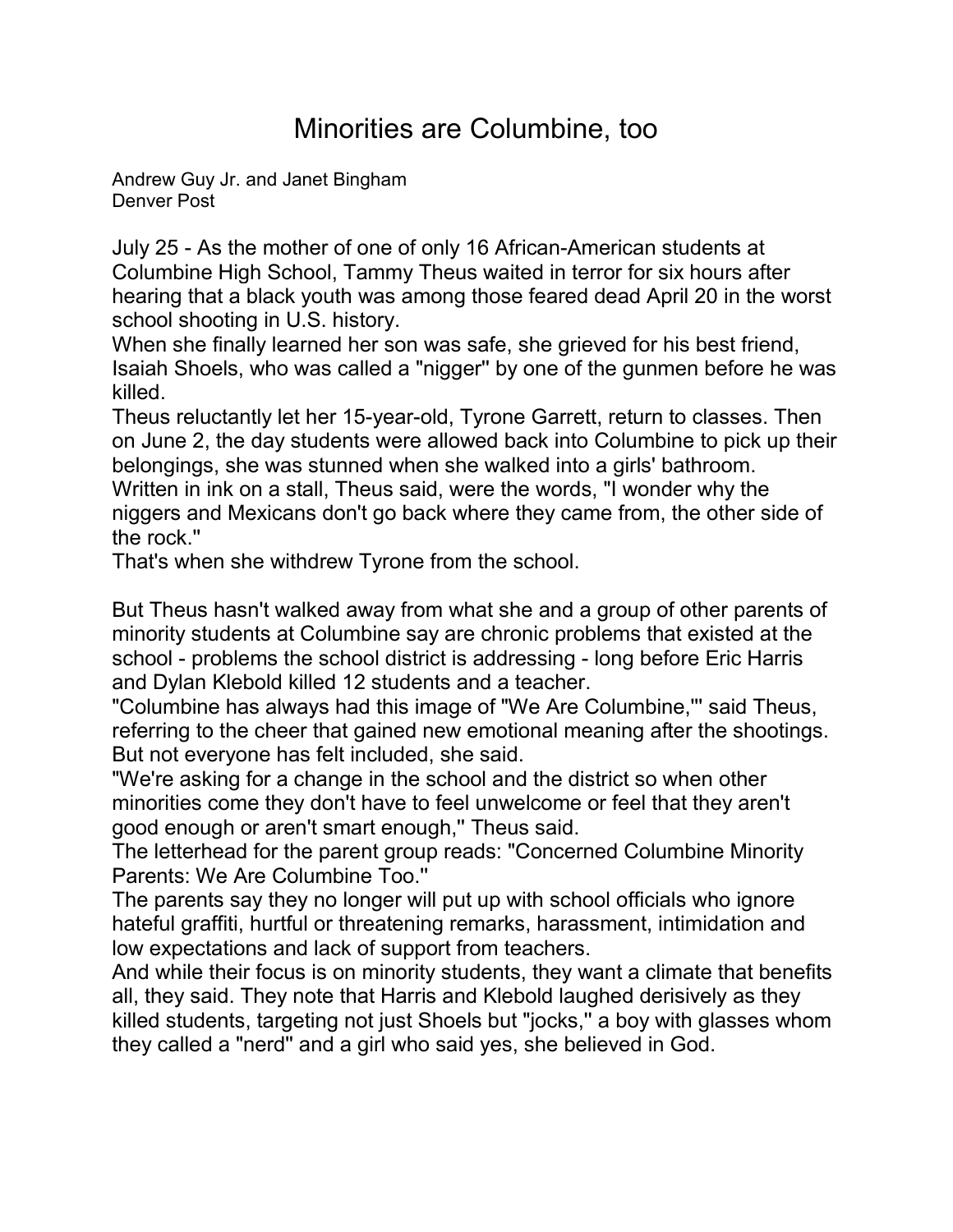Theus, who carried a cross in memory of that girl, Cassie Bernall, at this year's Juneteenth parade, said students and teachers "need to understand what diversity is all about.''

Though it took the events of April 20 to bring together the minority parents' group and focus the media spotlight on school diversity issues, the Jefferson County School District actually began to address such problems following earlier racial incidents at Evergreen and Pomona high schools.

It created a districtwide diversity council, hired a diversity coordinator and began developing special teacher training programs. Now, as the backbone of its overall response to the Columbine tragedy, the district will require teachers to take a course in "Culturally Responsive Teaching.'' Teachers explore their own upbringing to better understand how cultural differences can affect how a student does in school.

"This is about creating a classroom where everyone is part of the community,'' said Deputy Superintendent Cindy Stevenson. "We want a climate that values diversity and diverse people. We want educational equity for all kids.'' District officials and members of the minority parents' group say they are working together on solutions in meetings that began earlier this month. The parents are "very astute, very clear about the issues, really focused on how we make a better environment for these kids," Stevenson said.

Of 1,965 students enrolled at Columbine last year, 16 were black and 112 Hispanic. The Concerned Columbine Minority Parents report a range of issues centering on a lack of respect and low expectations for their children. Last fall, for example, 17-year-old Crystal Archuleta struggled with some complex geometry problems. College was looming, and the junior didn't want an F in the course to mar her transcripts.

But when she asked the teacher for help, "She said I shouldn't worry about it because I'm a minority and colleges make exceptions for minorities,'' Archuleta said.

Archuleta's mother, Angie Amaro, met with the teacher, who told her the same thing: "She said, "Mrs. Amaro, Crystal is Mexican, and she won't have any problems getting into college or getting money or grants.' I couldn't believe this was a teacher telling me this.''

To the family, the remark reflected a teacher's negative stereotypes and low expectations. The teacher "was basically telling her that she could sit here all year long and not learn anything and she'd still be admitted to college,'' said Tony Amaro, Archuleta's stepfather.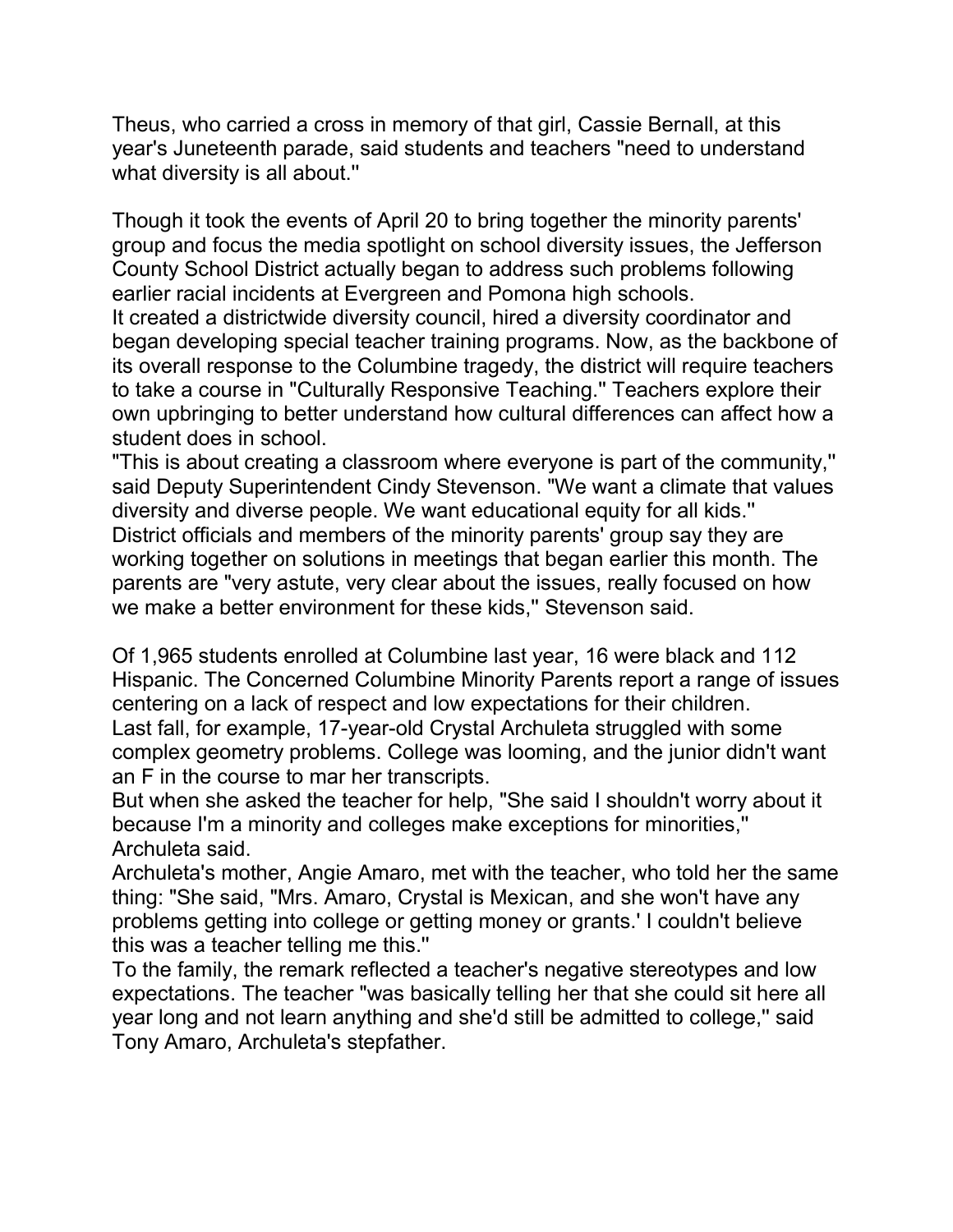He said the teacher dismissed Crystal's pleas for help with the suggestion she get private tutoring. The teacher offered help grudgingly, he said, only after a meeting with Principal Frank DeAngelis.

Amaro said minorities too often are steered into undemanding courses and then forced to take lowpaying jobs because they lack needed skills. He wants more for his daughter.

"I made the commitment that my kids would not be field workers,'' he said. "I also don't want my kids taking shop while the Anglo kids take math and science and other subjects that will help them get ahead in life.''

DeAngelis said he could not speak for the teacher, but he thought the matter had been resolved after the teacher agreed to help Archuleta.

But the complaint resurfaced when the Amaros met Deniece Norman and learned that her 15-yearold son, Justin, had problems with the same teacher. "He was getting D's and F's, and I didn't know about it until the sixth week grade period,'' said Norman, spokeswoman for the minority parents' group. "You'd think the teacher would have called up and said, "Hey, your son is having problems.' When I called her, it took her two days to get back to me.'' The teacher could not be reached for comment.

The Columbine parents first met over a complaint they shared about a loudspeaker announcement the day students returned to classes after the shootings. Counselors were available to talk with students. According to the district, the intent was to allow "students of color'' the option of meeting together if they wished. But some heard the term "colored students.'' Some parents didn't like the term "students of color,'' even if it was the term used, and objected to having their children singled out. District officials, who could not find a script of the actual announcement, plan to write letters of apology to the parents.

At that first meeting, the parents of minority students realized they shared other grievances. Norman's son, Justin, reported that graffiti was a problem all year, with swastikas and "white power'' signs reappearing continually. Archuleta also said graffiti was a problem at the school.

Deputy Superintendent Stevenson said she doesn't know how widespread the incidents of graffiti may be, but "I don't care if it occurs once or a hundred times, if it occurs at all we need to end it.''

So far the parents' prodding has prompted the district to take steps to:

• Set up a hot line for students to report simmering problems without fear of retribution.

• Make sure racial slurs and other graffiti are promptly removed.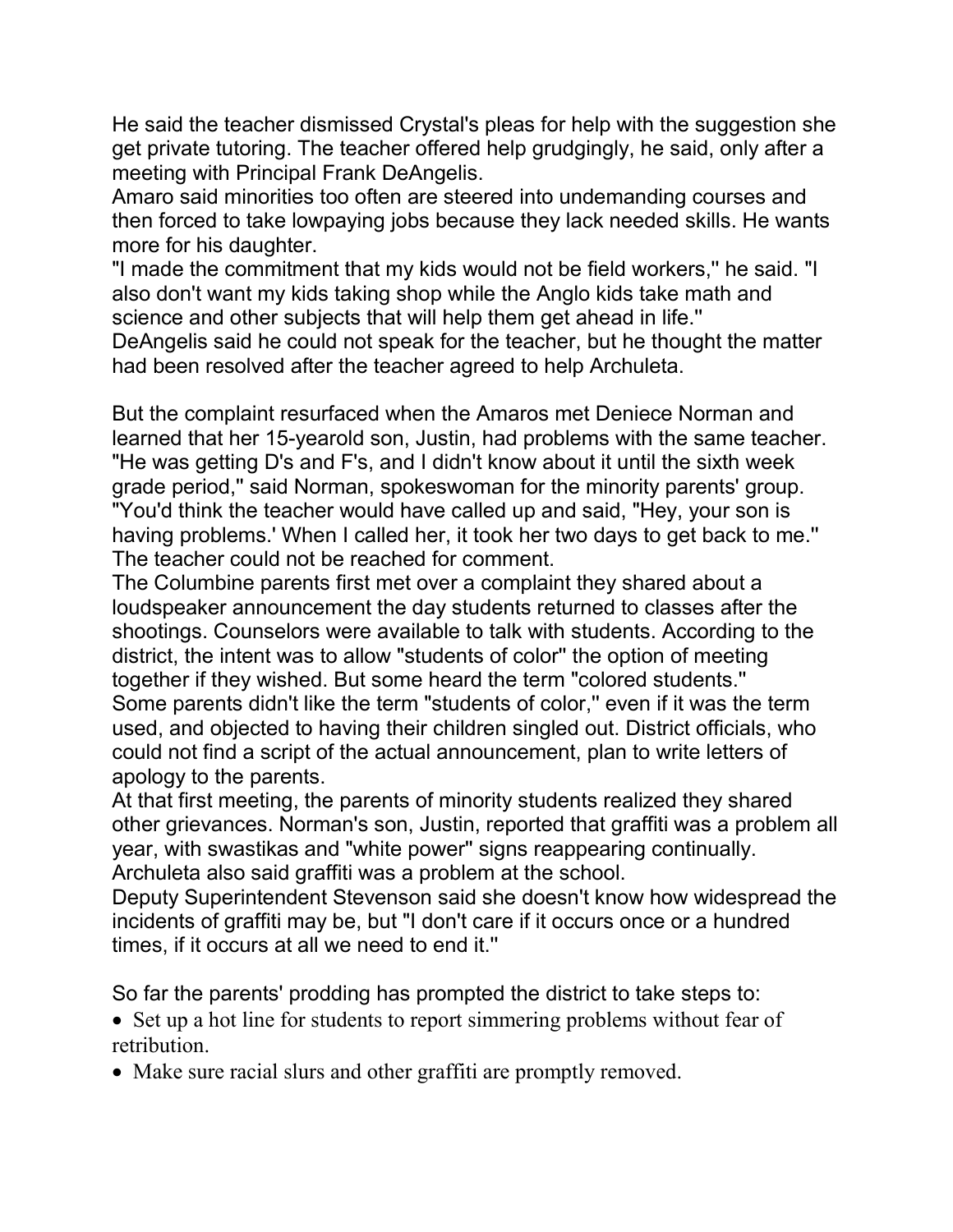- Investigate records of the teacher accused of insensitive treatment of minority students.
- Make sure parents are aware when children are having academic problems.

The district also will strengthen staff efforts at all schools to intervene promptly and stop sexual or racial harassment, teasing, intimidation and any form of violence or cruelty, Stevenson said. "There is no room anymore for "boys will be boys' or "kids will be kids.' We want to be sure all classrooms and all hallways in all schools are safe environments.''

Norman said she's happy with the district's response so far.

"I was very pleased,'' she said. "The point of all of this was to see what was going on because a lot of these things are insulting to minority kids.''

Not all minorities at Columbine are critical of the school.

"Maybe I'm naive or am walking around with blinders on, but as far as I'm aware, every complaint or inquiry is addressed immediately,'' said Ivory Moore, an American history teacher who is the only African-American faculty member. He noted that the school administration has always supported Unity in Action, a diversity club he sponsors that tries to educate students through activities. Sergio Gonzales, Unity in Action's 17year-old co-chairman, said graffiti was a recurring problem at Columbine last year, but the diversity problems don't differ from those at other schools.

Parent Lynn Whitfield praised the way DeAngelis dealt with a racial slur targeted at her 17-year-old daughter, Corrie.

She said Corrie, who will be a senior, was called a "nigger'' during her freshman year. Whitfield said she reported the incident to DeAngelis and was happy with the response. The name-caller was suspended and both girls had to meet with a counselor for diversity and sensitivity training.

"Any time I've worked with DeAngelis, he's always been responsive,'' Whitfield said. She added, however, that "the teacher seemed to want to brush (the incident) under the rug. That happens at Columbine.''

Whitfield learned of other racial incidents at the school from her daughter only after the shootings. "She didn't tell me some of the things that were happening. As a parent, I have to be at the school more frequently, talk to my daughter every day, make sure I'm aware of what is going on.''

DeAngelis said he needs that kind of support. "We have to get students believing that if there is something they are concerned about, if there is something that is inappropriate, that hopefully they can go to someone to say, "Here is a concern we have.' When something is brought to my attention, I'll deal with it immediately."